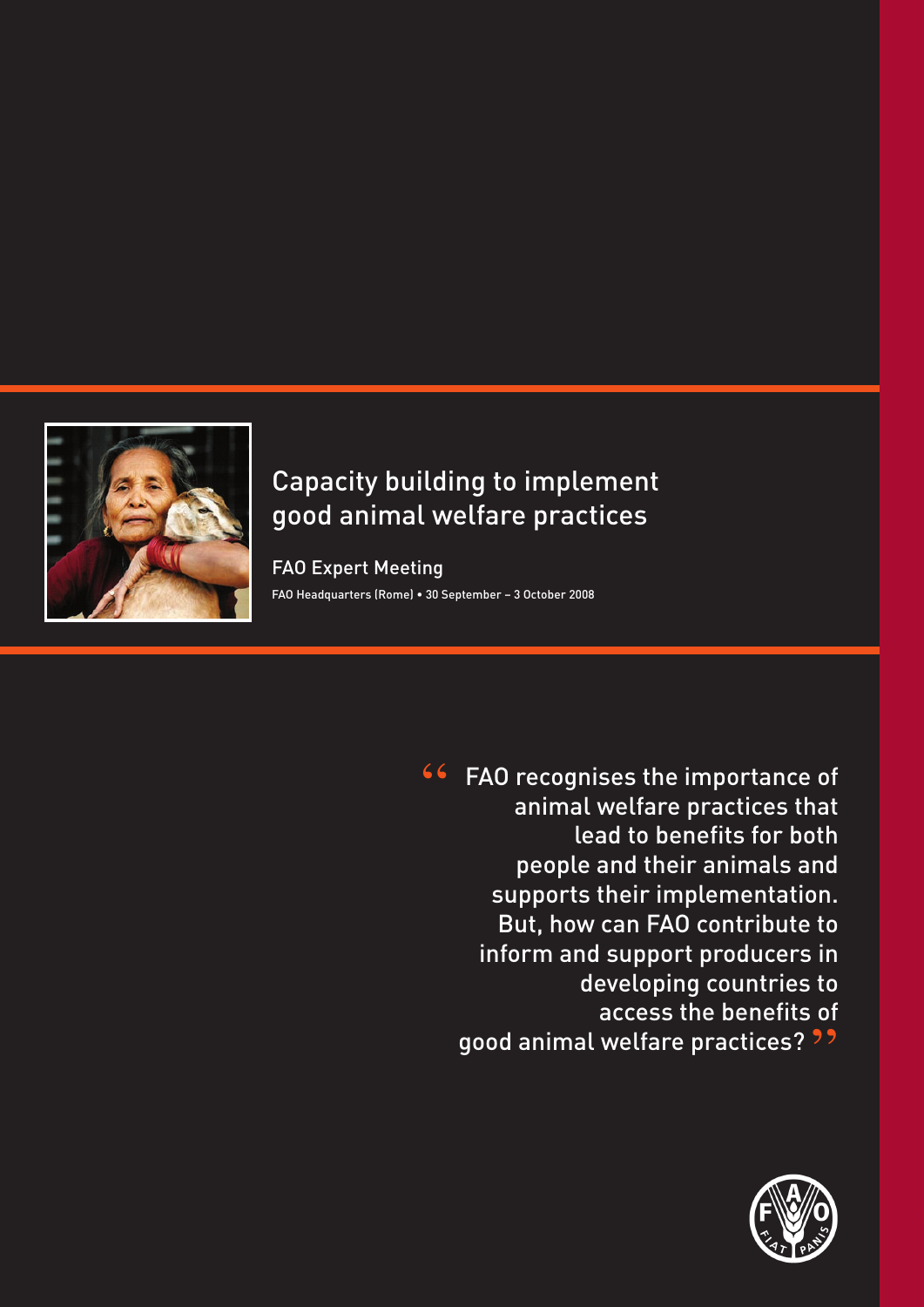### INTRODUCTION

The welfare of humans and the welfare of animals are closely linked. In many regions, a secure supply of food for people depends on the health and productivity of animals, and these in turn depend on the care and nutrition that animals receive. Many diseases of humans are derived from animals, and the prevention of these animal diseases is

"Development agencies that fail to take animal welfare into account may miss important opportunities to improve the lives of people??<br>hy far the large

important for safeguarding human health. Roughly one billion people, including many of the world's poor, depend directly on animals for income, social status and security as well as food and clothing, and the welfare of their animals is essential for their livelihood. Moreover, positive relations with animals are an important source of comfort, social contact and cultural identification for many people. The use of animals for food production (which involves

by far the largest number of animals used by humans) is changing rapidly. In the more industrialized countries, production based on grain-based diets (especially poultry and pig production) has shifted dramatically toward greater concentration of animals in fewer, larger units, typically in indoor facilities. In some countries, the number of farms raising pigs and poultry is now less than one tenth the number a half century ago, yet this much reduced number of farms are producing a greater output of animal products. Even more striking are the changes in countries with less developed economies. In the last half century, meat production and consumption in countries with developing economies has changed and increased greatly, and now accounts for more than half of global meat production.

These massive increases in production have involved a wide variety of production systems including subsistence agriculture, small-scale commercial production, and industrialscale production using methods developed in the industrialized nations. Aspects of these various production systems, combined with the transportation and slaughter of enormous numbers of animals, raise a wide range of animal welfare issues.

As a backdrop to these developments, the human population of the world, and the correlated human demand for products of animal origin, continues to rise to unprecedented levels. The resulting escalation of animal production raises a number of ethical issues, including environmental sustainability and secure access to food, which must be considered alongside the growing concern about animal welfare.

Animal welfare has also become the focus of an emerging field of scientific research. Much of the basic work has been done in the economically developed countries, and is primarily focused on the problems of intensive animal production systems. However, the methods of animal welfare science are broadly applicable to a wide range of animal welfare problems seen across the spectrum of production methods, and to the global issues of animal welfare during slaughter and transportation.

Finally, animal welfare is coming to be recognized as highly relevant to success in international development. It is integral to programmes to improve animal health, to develop livestock production, to respond to natural disasters where animals are involved, and to improve the fit between the genetic constitution of animals and the environments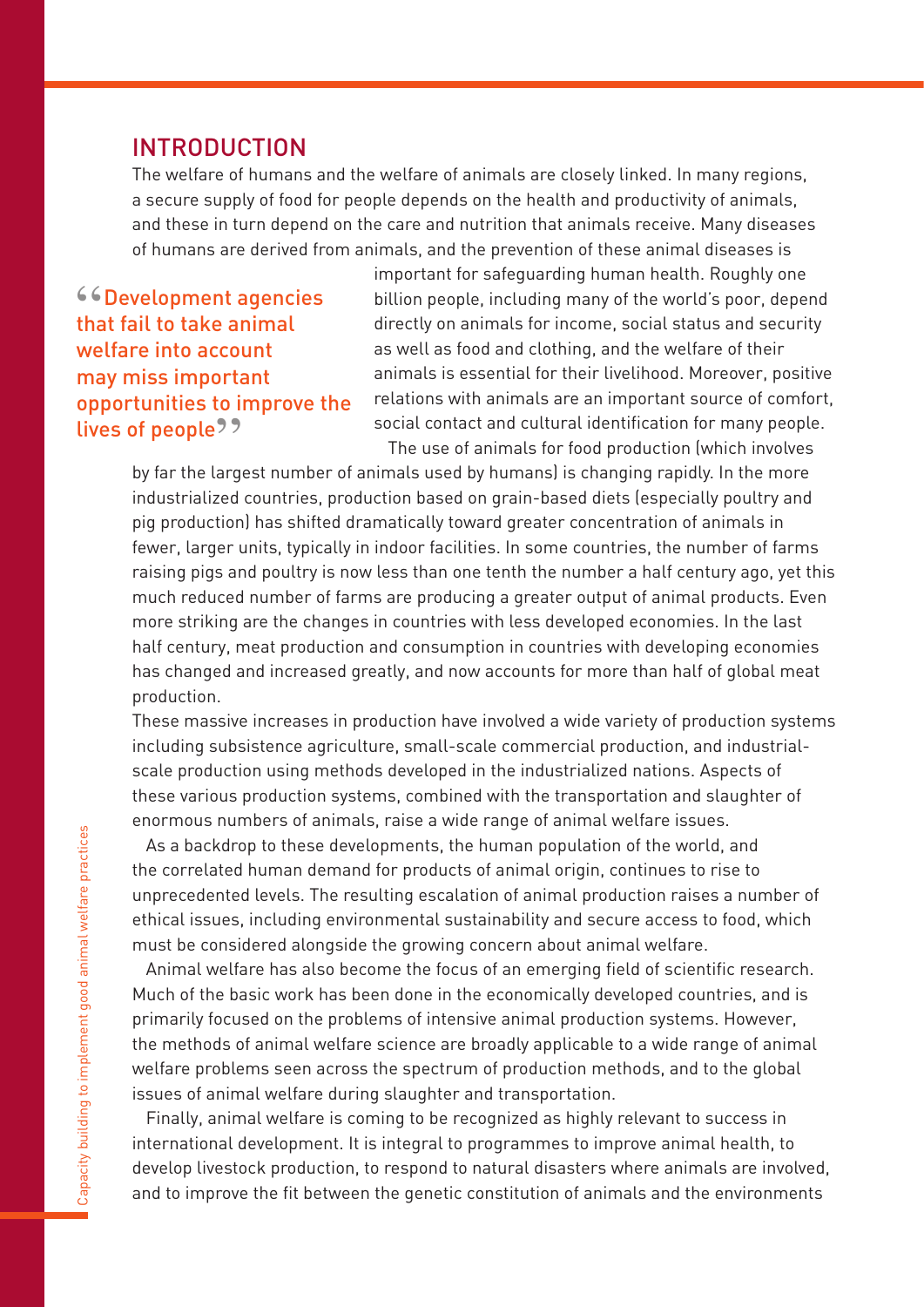

in which they are kept. Development agencies that fail to take animal welfare into account may miss important opportunities to improve the lives of people who depend on animals for their livelihood. In addition, compliance with animal welfare standards can promote improved technology and open access to international markets for products from less

"FAO has decided to give more explicit and strategic attention to animal welfare<sup>99</sup>

developed countries, thus contributing to development. For these many reasons, FAO has decided to give more explicit and strategic attention to animal welfare in its capacity-building activities in countries with developing economies. To guide its activities, the FAO convened an Expert Meeting to provide advice on 'Capacity building to implement good animal welfare practices'.

#### EXPERT MEETING

Experts and resource persons from Africa, Asia, Europe, North and South America and Oceania attended the meeting. The experts participated in their independent professional capacities and not as representatives of their governments, employers or institutions. They replied to an open call and were then selected on the basis of their experience and geographic diversity. The meeting was associated with an open call for interested organizations and individuals to present their views and positions to the experts in an open forum.

In any discussion on animal welfare, a fundamental issue is what types or species of animals to include. The expert meeting focussed on the welfare of farm animals (domesticated terrestrial animals used in food production), including those used for draft. Thus, the discussion centred on cattle and other bovines, horses and other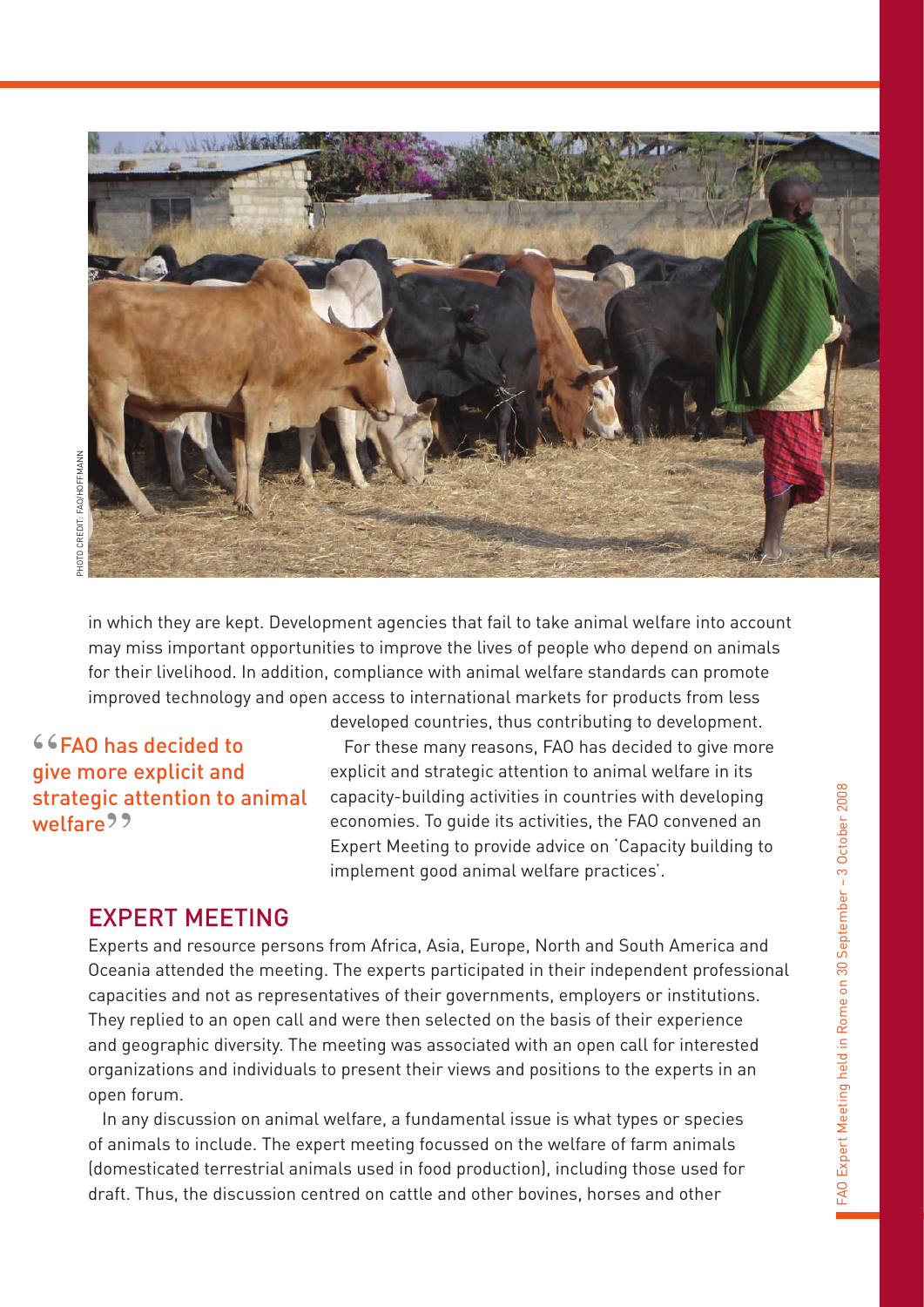equines, sheep, goats, pigs, and the various species of poultry that are commonly raised for meat or eggs. Many of the principles should also apply to other animal-related issues such as control of stray dogs, and they could well be extended in the future to the use and production of aquatic animals.

## **EXECUTIVE SUMMARY**

- **1.** Good animal welfare practices include prevention and treatment of disease and injury; prevention and mitigation of pain, distress and other negative states; and providing diets and living conditions that are suited to the needs and nature of animals.
- **2.** Many good animal welfare practices have multiple benefits for people as well as animals. By improving animal health and productivity, they help maintain the food supply for people who produce and use animal products. They sustain the livelihood of small-scale animal producers and thus help preserve stable rural communities. Good animal welfare practices can also contribute to food safety and to human health and psychological well-being. Especially in parts of the world where many people suffer from poverty and starvation, an approach to animal welfare that focuses on benefits to people is most likely to succeed.
- **3.** The treatment of animals is influenced by beliefs and values, which vary from culture to culture, regarding the nature of animals and their moral significance. Cultures also differ in the priority they attach to different aspects of animal welfare such as basic health and nutrition versus freedom from pain and distress. The view of animals as 'sentient beings', as reinforced by modern science, is spreading through scientific and veterinary education and provides an additional impetus to safeguard animal welfare.
- **4.** The scientific study of animal welfare is a multi-disciplinary field of research. It began largely in response to animal welfare concerns over intensive animal production, but its methods are broadly applicable to animal welfare problems in all production systems and to the global issues of humane slaughter and animal transportation. There is a need to develop expertise in animal welfare science in countries with developing economies, partly by creating partnerships with established centres of expertise.
- **5.** The scientific assessment of animal welfare is a key element in efforts to implement good animal welfare practices. Welfare assessment involves multiple variables and criteria. Such assessment is best used in a systems approach that seeks to identify causes of sub-optimal welfare, and opportunities for successful intervention, in the entire system or production chain. Animal welfare assessment should be done with the full participation of the people involved, in a process that also attempts to understand the perceptions and traditional practices of participants, and the social and material assets that they can bring to bear in solving animal welfare problems.
- **6.** A wide range of standards and programmes have been created to ensure the implementation of good animal welfare practices. These include: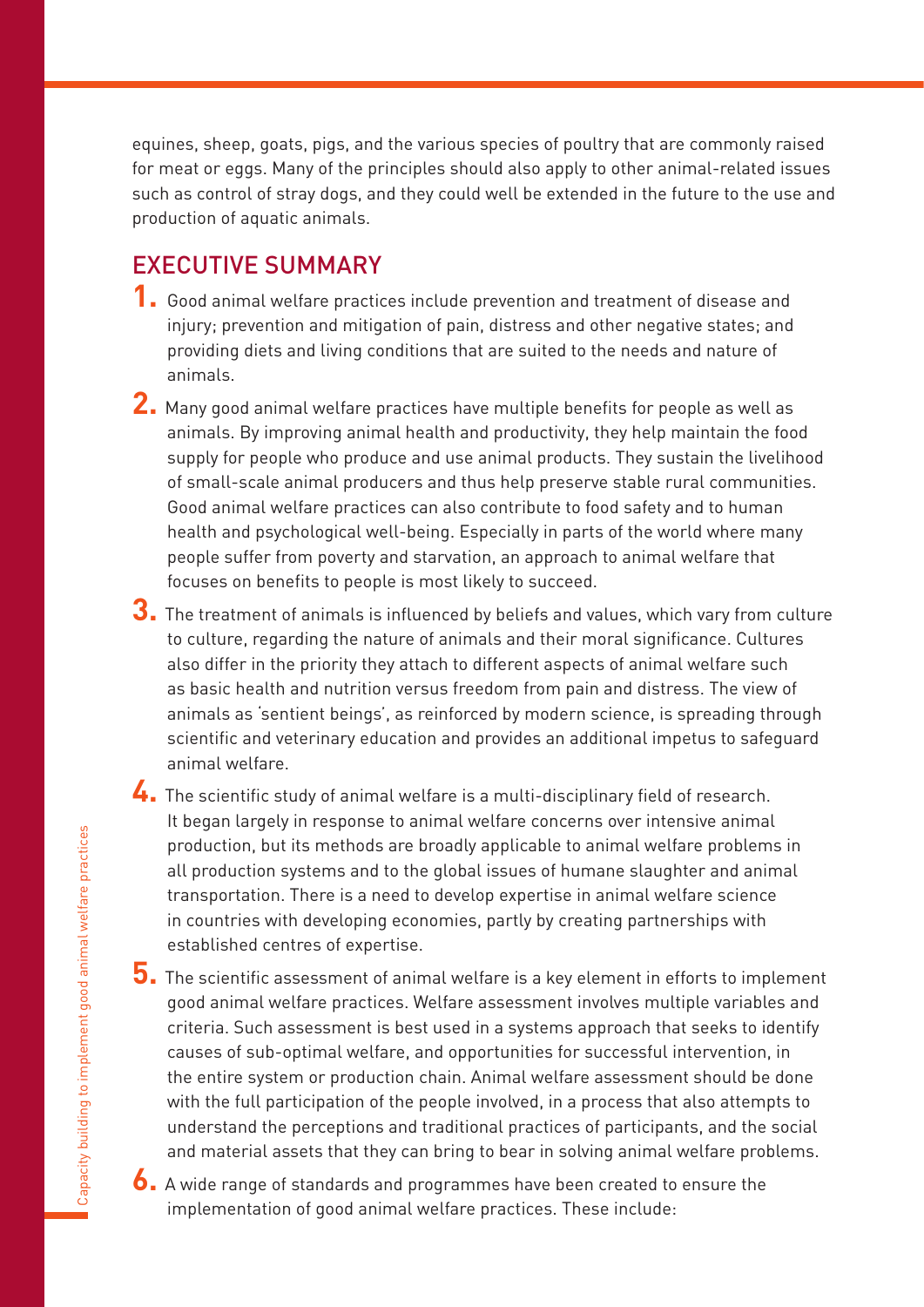- 1) voluntary welfare codes, often created by industry organizations,
- 2) corporate programmes, often used by retail or restaurant companies,
- 3) product differentiation programmes that allow consumers to purchase selectively,
- 4) legislated standards, and
- 5) international agreements created by treaties or intergovernmental organizations.

In promoting animal welfare, the different types of programmes also serve different political and commercial purposes, and they have different strengths and weaknesses; a legislative approach, for example, will only be effective if sufficient resources are devoted to its administration and enforcement. In any given situation, analysis is needed to determine what programmes would be most effective in promoting good animal welfare practices, and how implementation of such programmes could benefit animals and people.

**7.** Capacity-building for implementing good animal welfare practices involves four elements:

- 1) education to create awareness of animal welfare and an understanding of its significance for successful animal production;
- 2) engagement to foster active involvement of people who work with animals;
- 3) training in specific procedures, and
- 4) communication among different international organizations, between stakeholders and providers of training, and among the different government departments, professional bodies and other organizations involved in animal welfare. Capacity building needs to be sympathetic to local knowledge and resources. Rather than seeking to impose standards that cannot be realized immediately, capacity-building should facilitate the problem-solving abilities of participants so that they will be able to meet standards in the future. Ultimately, training should be done by local organizations and personnel; external expertise is most efficiently used to train future trainers.

**8.** Strategies that the FAO could use in promoting good animal welfare practices include the following:

- i) The FAO and other global organizations could proactively include animal welfare as a basic element of their projects, integrated with, and contributing to, other goals such as food safety and security, human and animal health, environmental sustainability, worker safety, rural development, gender equality, and social justice.
- ii) Effective capacity-building for good animal welfare practices will require alliances among organizations, based on a shared understanding of the goals, accepted and complementary roles of different players, and coordinated efforts. The FAO could cooperate with, and encourage alliances among, other organizations including:
	- ~ International agencies with an interest in animal welfare, including the World Organisation for Animal Health (OIE) which is developing internationally accepted standards of animal welfare, developing animal welfare strategies in certain regions through its Regional Commissions, and designating certain 'Collaborating Centres' of animal welfare research;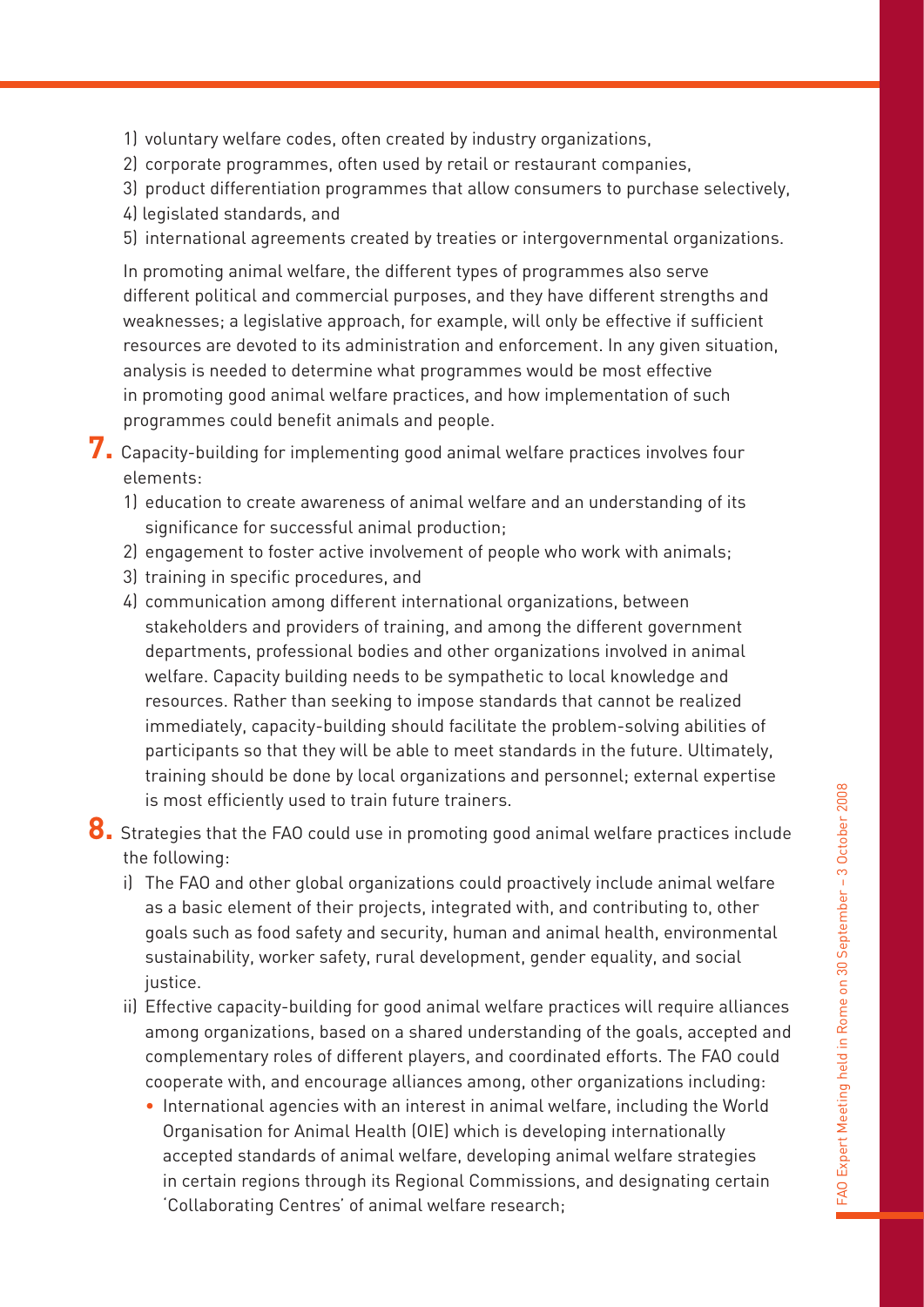- ~ international animal producer organizations which are providing leadership on animal welfare in their respective sectors and could provide a conduit for capacity-building to reach local producers;
- ~ non-government organizations (NGOs), including animal welfare NGOs and development NGOs, many of which are already playing important roles in promoting good animal welfare practices;
- ~ governments and multilateral organizations which support training and awareness-building related to animal welfare; and
- ~ certain private-sector companies and financial institutions which include animal welfare as part of their corporate social responsibility programmes.
- iii) Given that animal welfare is being linked increasingly to trade and market access, the FAO and other agencies could help to build capacity in lower-income countries so that producers in these countries are better positioned to participate in such trade. Capacity-building is also needed so that small- and mediumscale producers are not put at a competitive disadvantage compared to large, industrialized producers. Helping smaller producers to communicate and share resources could increase their ability to implement guidelines or standards, reduce production and transportation costs, and enable them to market larger quantities of products.
- **9.** Although animal welfare problems are extremely diverse, certain generic problem areas occur on a global basis. These include transportation especially over long distances, slaughter and pre-slaughter management, provision of adequate feed and water, the handling of animals by humans, culling of animals that are unhealthy or of low commercial value, and keeping animals under conditions for which they are not genetically suited. These problem areas provide logical starting points for needs assessment, capacity building, training materials, research projects, and the creation of incentives. Moreover, for poor or landless farmers, making a satisfactory living is often the first step toward being able to provide appropriate animal care. Hence, improving the economic well-being of low-income animal owners is a highpriority element in efforts to improve animal welfare.

## **RECOMMENDATIONS**

Based on their deliberations, the experts made the following recommendations:

**1.** Improvements to animal welfare in food production systems can play a significant role in improving the welfare of people by such means as improving access to food of animal origin, improving economic returns through increased livestock productivity, improving the efficiency of draft animals, and reducing risks to human health through improved food safety and animal health. Attention to animal welfare can be of special benefit to countries with less developed economies through technology improvement, increasing access to markets, and fostering international cooperation. To support good animal welfare practices in countries with less developed economies, the FAO should give priority to practices that lead to benefits for both people and animals.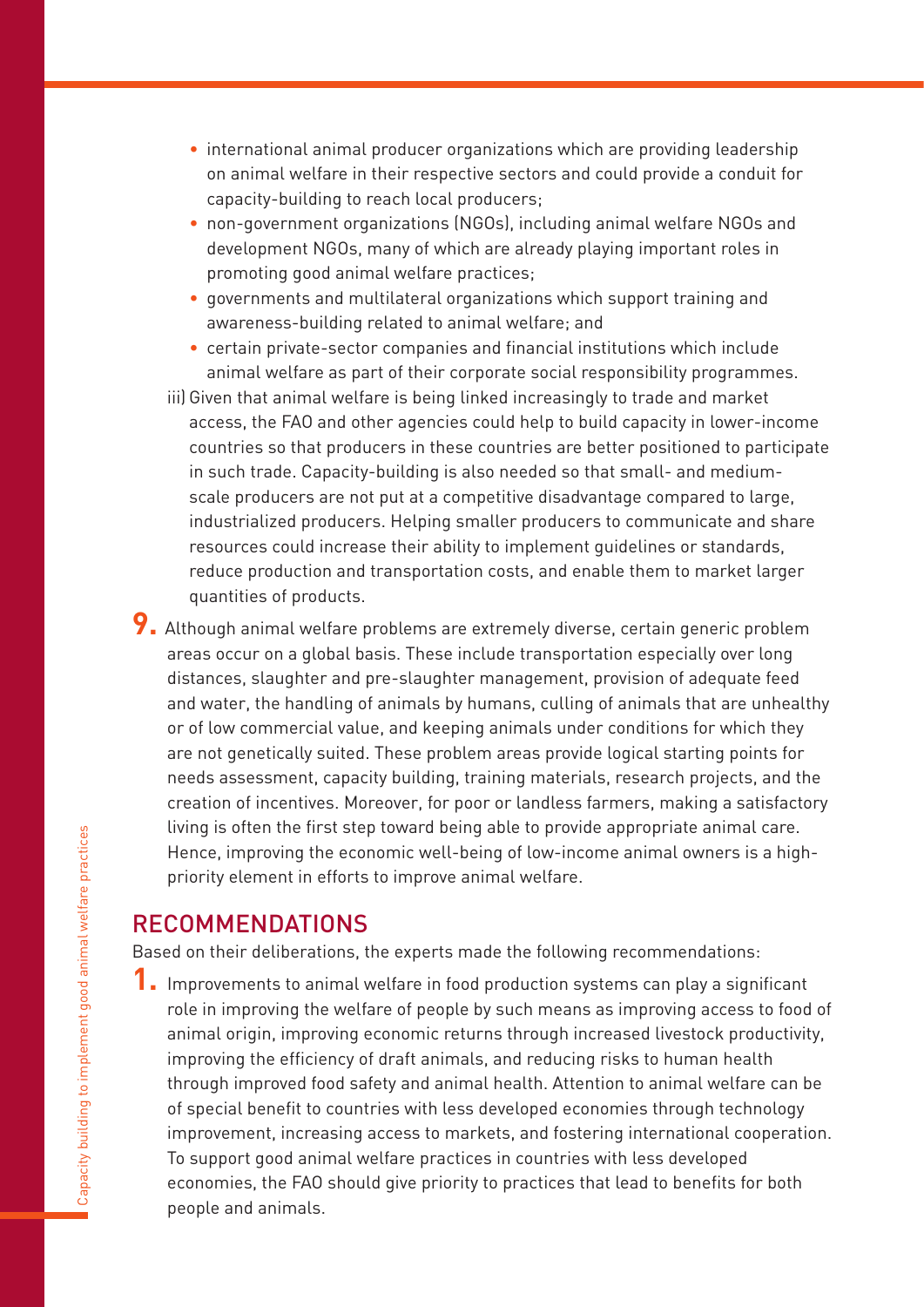- **2.** Beyond such practical and economic benefits, attention to animal welfare can have broader social benefits. It can contribute to teaching an ethic of care; it can be a force for social cohesion within a family, a community or a business; and positive relations with animals are an important factor in human (as well as animal) wellbeing. These benefits should be recognized in capacity-building programmes.
- **3.** Animal welfare should not be treated as a stand-alone issue but as one among many socially important goals including food safety and security, human and animal health, environmental sustainability, worker safety, rural development, gender equality, and social justice.
- **4.** As an initial step in pursuing animal welfare objectives, the FAO should ensure that animal welfare is integrated into, and contributes to, its existing programmes in areas such as animal health and nutrition, livestock development, sustainable livelihoods, and emergency responses where animals are involved.
- **5.** Animal welfare is strongly influenced by human behaviour. In capacity-building to improve animal welfare, the FAO (and those who deliver FAO-sponsored projects) should attempt to understand and engage with the people who work with animals, recognize the cultural norms, knowledge and abilities that they have, cooperate with them to identify means of improving animal welfare as a way of better achieving their goals, and facilitate their own innovation and problem-solving.
- **6.** As a general approach, improving the welfare of animals should begin with an assessment of the risks and opportunities in the entire system or production chain, and a search for improvements that will be practical in the given situation. Assessment should include science-based assessment of the needs and welfare of the animals, and risk assessment to identify causes of sub-optimal welfare. In many cases the most effective approach is likely to be a continual-improvement process based on achievable targets rather than the importation of radically different procedures based on foreign technology and values.
- **7.** In some situations, formal animal welfare assurance programmes (national laws, international agreements, corporate programmes, and others) provide valuable guidance and incentives for improving animal welfare, and may facilitate access to certain markets. As part of the assessment of risks and opportunities, FAO should consider the possible role and benefits of such programmes, and any capacitybuilding that is needed to facilitate compliance for countries and producers that wish to comply.
- **8.** Scientific research on animal welfare provides the scientific evidence behind many animal welfare practices and standards. The FAO should consider working with centres of expertise in animal welfare science to facilitate access by member countries to the findings of animal welfare research and to encourage research on issues of importance to countries with developing economies.
- **9.** Many countries are showing interest in creating and/or revising animal welfare legislation, in some cases to comply with established standards. The FAO should consider working with other organizations to provide relevant assistance on animal welfare legislation to member countries on request.